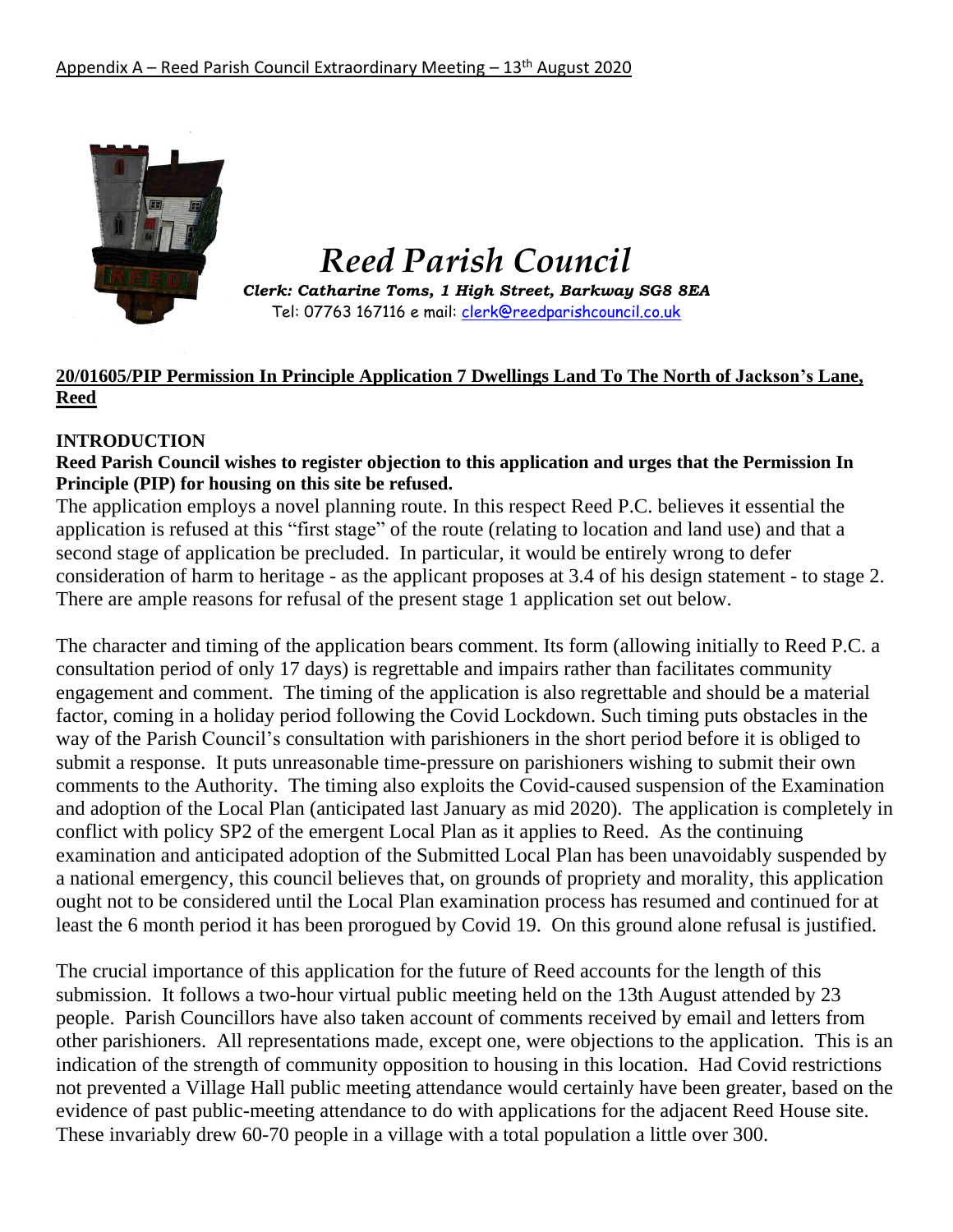For clarity, the rest of Reed Parish Council's submission is prefaced with a summary abstract of 10 key objections. These are then developed and substantiated in more detail, under three headings:

- **1. Objections Linked to Landscape and Heritage**
- **2. Objections Linked to National and Local Planning Policy**
- **3. Objections Linked to Sustainability and Safety Issues**

## **Reed Parish Council: Abstract of Reasons for Refusal of 20/01605/PIP**

- **a)** Housing Development on this site would cause significant harm to the Reed Conservation Area and the environment in Reed.
- **b)** Development on the site would seriously harm heritage in Reed and have adverse effect on the wider landscape, contrary to the NPPF and Local Planning policies, including Hertfordshire District Local Plan No. 2 saved Policy 6.
- **c)** The location of the application site conflicts with Policy SP2 in the NHDC Emergent Local Plan, in being outside the Reed Settlement Boundary.
- **d)** The site is not one of the two sites in Reed allocated for housing development in the Emergent Local Plan. Furthermore, consistency in the planning process requires refusal for most of the same reasons which determined 4 refused applications (supported by 4 appeal decisions) for an adjacent site on Jackson's Lane, at Reed House.
- **e)** Given the limited amenities and the existing strain on infrastructure in Reed (with notice already received by the PC of pending further infill development *within* the Reed settlement boundary) this development is not a sustainable addition to the village.
- **f)** The application meets the refusal criterion for prematurity in the NPPF because consent would "prejudice the outcome of the plan-making process" (NPPF 49a).
- **g)** Granting this PIP would be a precedent for development on other fields outside the settlement boundary to the north of Reed, with the adverse effect of irreversibly changing the distinctive shape and character of the village. This latter is an essential heritage value which conservation status and Reed's designation as a category A village in the settlement hierarchy and the NPPF (170b & 192b) should all protect.
- **h)** The application is *'hostile'* in the sense used in North Herts.' Examination Documents to the Inspector of January and August 2020, which submit proposals for a solution to the District's 5 year Housing Supply problem (*para 31 ED178 Jan. & Aug. 2020*). The present application opportunistically seeks to exploit a delay in the completion of examination of the Local Plan resulting from the Covid Emergency. Granting it licences *"unplanned and unsustainable development that undermines the integrity of the Plan-led system."* (*para 30 ED178*), This is the case because the application proposes indiscriminate, inappropriate, development in this location and will lead cumulatively, to applications on fields like it in Reed - initially those to the east of the proposed site. It makes a minimal difference to overall housing supply in the District and confers no benefit which outweighs harm caused in Reed. As such it should be refused and, if necessary, resisted on appeal.
- **i)** The proposed access opposite the school would be unsafe.
- **j)** It is in conflict with the National Planning Policy Framework (NPPF) on sustainability grounds, because it would increase private car use in Reed, as well as overburdening existing, inadequate infrastructure.

The above and what follows reflect Reed Parish Council's full alignment with the District council's 2020 position with regard to its submitted plan (31:ED178) that "*the current suite of sites" -* which include the two allocated sites in Reed *- "makes maximum use of reasonable and available development sites. (LP1 p,224)."*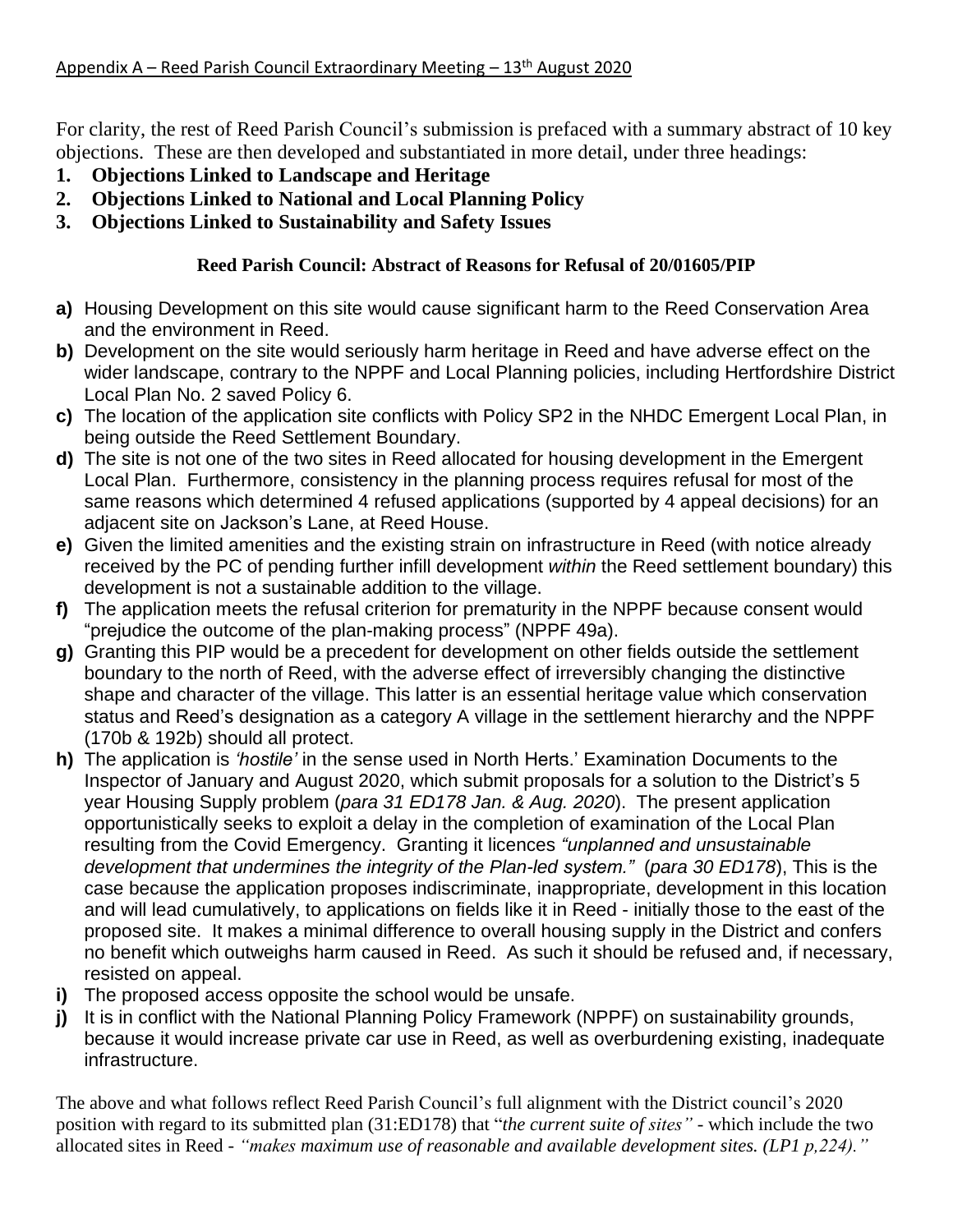What follows in this Reed P.C. submission details why the present application site is not "*reasonable*" or sustainable:

- **1. Objections Linked to Landscape and Heritage**
- **2. Objections Linked to National and Local Planning Policy**
- **3. Objections Linked to Sustainability and Safety Issues**

# **1. Objections Linked To Landscape & Heritage**

**1.1** Heritage impact is a crucial issue in assessing an "Permission In Principle" application in this location. Consideration cannot be deferred to a subsequent Technical Details stage as is implied in paragraph 3.4 of the application document. It is material that the frontage of the proposed site is entirely within the Reed Conservation Area and in a highly visible and sensitive position in the village landscape. The Reed Conservation Area is a heritage asset and as such is afforded protection in the NPPF. Therefore, location is a material consideration in determining this PIP application. Heritage value cannot in Reed be separated from location. An essential heritage asset in Reed is the unusual, dispersed layout of the village, evolved historically and preserved from the medieval period. A key feature of this is the incidence of open aspects between different built areas around the village. The Submitted Local Plan describes Reed's "*loose-knit layout, with the* fields and open spaces in and around the village forming an important part of the village s character."

## **1.2** Evidence That Location Is A Material Concern

The inseparable connection between location, the layout of settlement and heritage value has been recognised by Planners and three Planning Inspectors in their repeated decisions against development on a site adjacent to this application site. The inspector in 2016 writes:

"I accept the view of my colleague in the 2012 appeal that openness is a key attribute of the Conservation Area, particularly in respect of the presence of a meadow in the centre of the village and the generally wide spacing *between buildings or groups of buildings."*

## *(*APP/X1925/W/16/3147753)

**1.3** This supports the Parish Council in its view that the proposed development, by its effect in this location, would result in significant harm to the Reed Conservation Area (notably in diminishing the *"openness"* which is a *"key attribute"*). The Council's conviction is that development in this location would initiate an irretrievable and unjustifiable change to the distinctive historic shape and pattern of settlement in Reed. It would significantly change the physical structure of the village and with it the distinctive character, to which conservation status currently gives protection. Consent to this PIP would therefore be at odds with stipulations in the N.P.P.F: 2019: 8 c (*"contribute to protecting and enhancing our natural built and historic environment"*); 170 b (*"conserve and enhance the natural environment"*). Also 192b (the requirement to take account "*of the positive contribution that conservation of heritage assets can make to sustainable communities").* The NPPF enjoins that the wider landscape must be considered in the conservation of a heritage asset. Therefore, for reasons of heritage value and the adverse effect on the Reed Conservation Area the application should be refused.

# **2. Objections Linked To National & Local Planning Policy**

# **2.1** Policy SP2 and The Settlement Boundary For Reed

The area of the site proposed for housing in the application falls **outside** the defined settlement boundary for Reed associated with Policy SP2 in the Emergent NHDC Local Plan (*Policy map, Sheet 2 Side B - Royston Area*) . This Plan is at an advanced stage. It is not disputed by the applicant that the emergent Local Plan is a material consideration in determining this application. The settlement boundary is part of Policy SP2's designation of Reed as a Category A village. The community in Reed was consulted on the settlement boundary, as well as on site allocations in Reed. The boundary perimeter in the Local Plan was agreed with the Parish Council and parishioners in 2013. (See appendix 1). In this consultation it was Reed Parish Council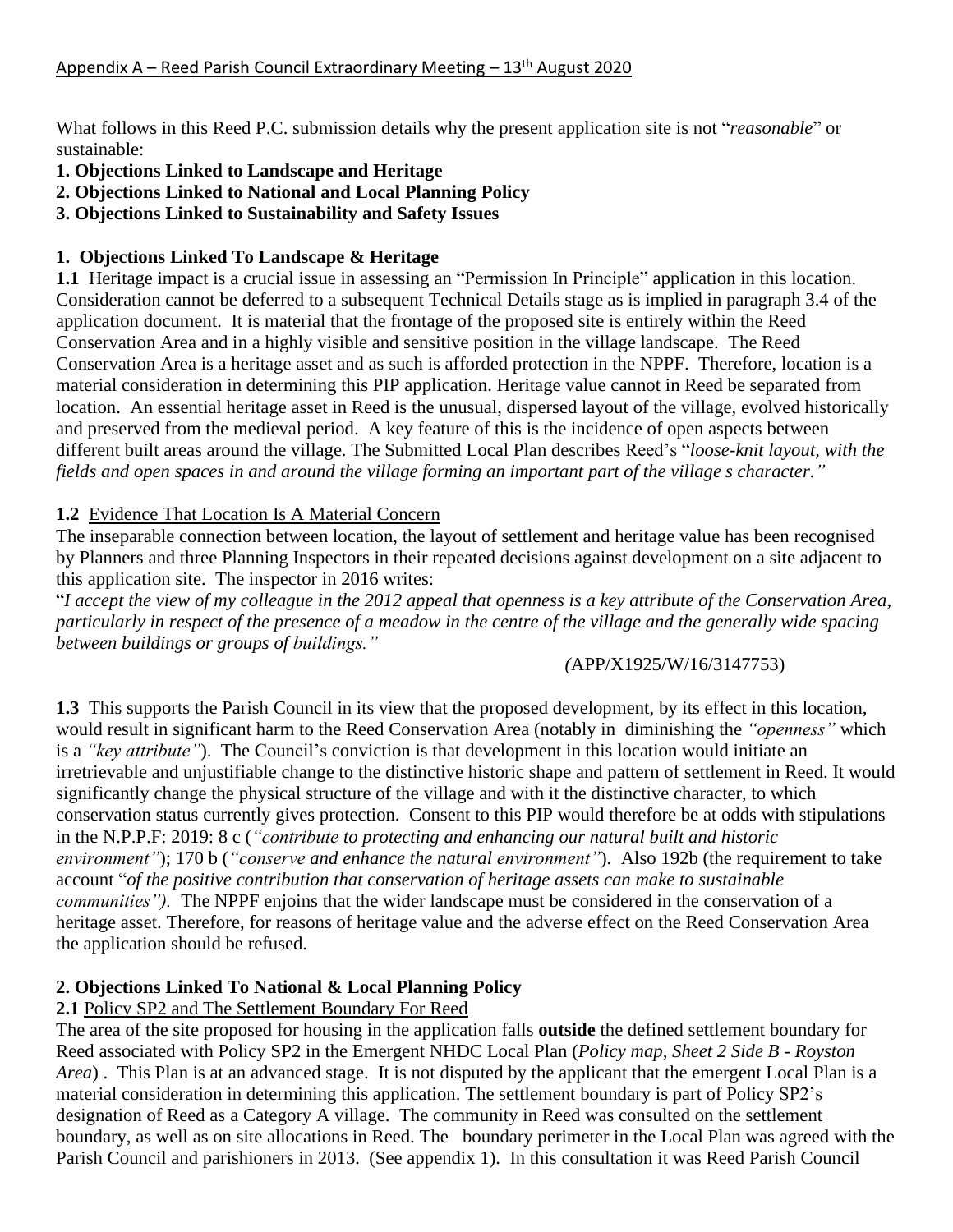which requested the draft settlement boundary be drawn to include the two potential development sites in Reed which appear in the Emergent Local Plan. This is consistent with the council's recognition of allowance for some appropriate development in category A villages, **within** the settlement boundary. One of the included sites - the Brickyard Lane Farm site - has since been developed by the present applicant, Rand Bros., with 12 houses. This development faced no in-principle objection from Reed Parish Council, despite being opposed by Planning Officers. By contrast, Reed PC strenuously opposes the present PIP application because, amongst other reasons for refusal, it is outside the settlement boundary that was agreed in Reed for the emergent Local Plan. We believe the site's location outside the settlement boundary should be of decisive weight in the "tilted balance" consideration (NPPF 195 and 196) the applicant calls for in paragraph 4.14 of their supporting statement. Alongside other factors set out in this submission, the settlement boundary issue tilts the balance emphatically *against* consent for this PIP application, with harm clearly outweighing alleged benefit on both sustainability and heritage grounds.

**2.2** Referring to Policy SP2 of the Emergent Local Plan (para 4.11 Supporting St.), the applicant quotes selectively that Reed is designated as a category A village *"within which development will be allowed".* He omits mention that policy SP2 actually specifies that "*General development will … be allowed within the defined settlement boundaries of the Category A villages*". The location of houses in this PIP application being *outside* the SP2 settlement boundary for Reed is a compelling reason to refuse consent. The houses are proposed in an area which is categorised in the Emergent Local Plan as *"rural area beyond the green belt"*. (para 13.279 page 198 North Herts Proposed Local Plan). This categorisation in the emergent local plan is designed to meet the NPPF Section 15 requirement for conservation of the natural environment. It affords the protection which was hitherto provided by Policy 6 of the North Hertfordshire District Local Plan No. 2. Policy 6 retains a residual relevance in this case. Such relevance was attested by the Planning Inspector in the most recent appeal decision for an adjacent site: "*insofar as this policy"* (policy 6) "*acts to limit the location of* housing development it can be considered to be a policy for the supply of housing in the terms of the *Framework."* (para *7* APP/X1925/W/16/3147753).

The applicant fails to establish in the present application any exceptional need or circumstance, beyond the district housing number. Therefore, development on a site in "a rural area beyond the green belt" manifestly does not satisfy any of the criteria of policy 6, putting the proposal in conflict with this policy. As the Inspector in the 2016 Appeal decision goes on to conclude, such a conflict also puts the application he is dealing with in conflict with the National Framework, when the requisite balancing of benefits and adverse effects is undertaken. (para 7 - 8 APP/X1925/W/16/3147753) Exactly the same applies in the present PIP case. Without application of the protections in the National and Local policies referred to above, the logic is that any landowner with a site in the vicinity of a village settlement boundary can justify housing development in "a rural area beyond the green belt" because there is a shortfall of housing in the wider District, irrespective of the needs and circumstances of the proximate rural community. This is cannot be the purpose or intent of Planning Policy and NPPF 193 confirms protection against such impacts. Therefore, refusal is necessary to avoid disregard of protections in place in existing planning law. In addition, granting the present application will legitimise PIP applications for any field in Reed on the boundary of the settlement boundary and unleash unplanned, unsustainable development.

## **2.3** The N. Framework Presumption In Favour of Sustainable Development

The applicant cites (Supporting St. para 4.14) the "presumption in favour of sustainable development" in Section 11 of the N. Framework and claims that "*delivery of much needed housing within the District … outweighs any adverse impacts"*. Also, that "*Reed is one of the few settlements outside the green belt which* (sic) *development can be delivered*". This is fallacious argument. Reed already has sites which are making a more than proportionate contribution to the need for new housing in the District. Putting the "presumption" - as is required - in the context of the Framework as a whole, Reed clearly qualifies for the exceptions to the "presumption" set out in Section 11. This is another compelling reason the PIP application for this site should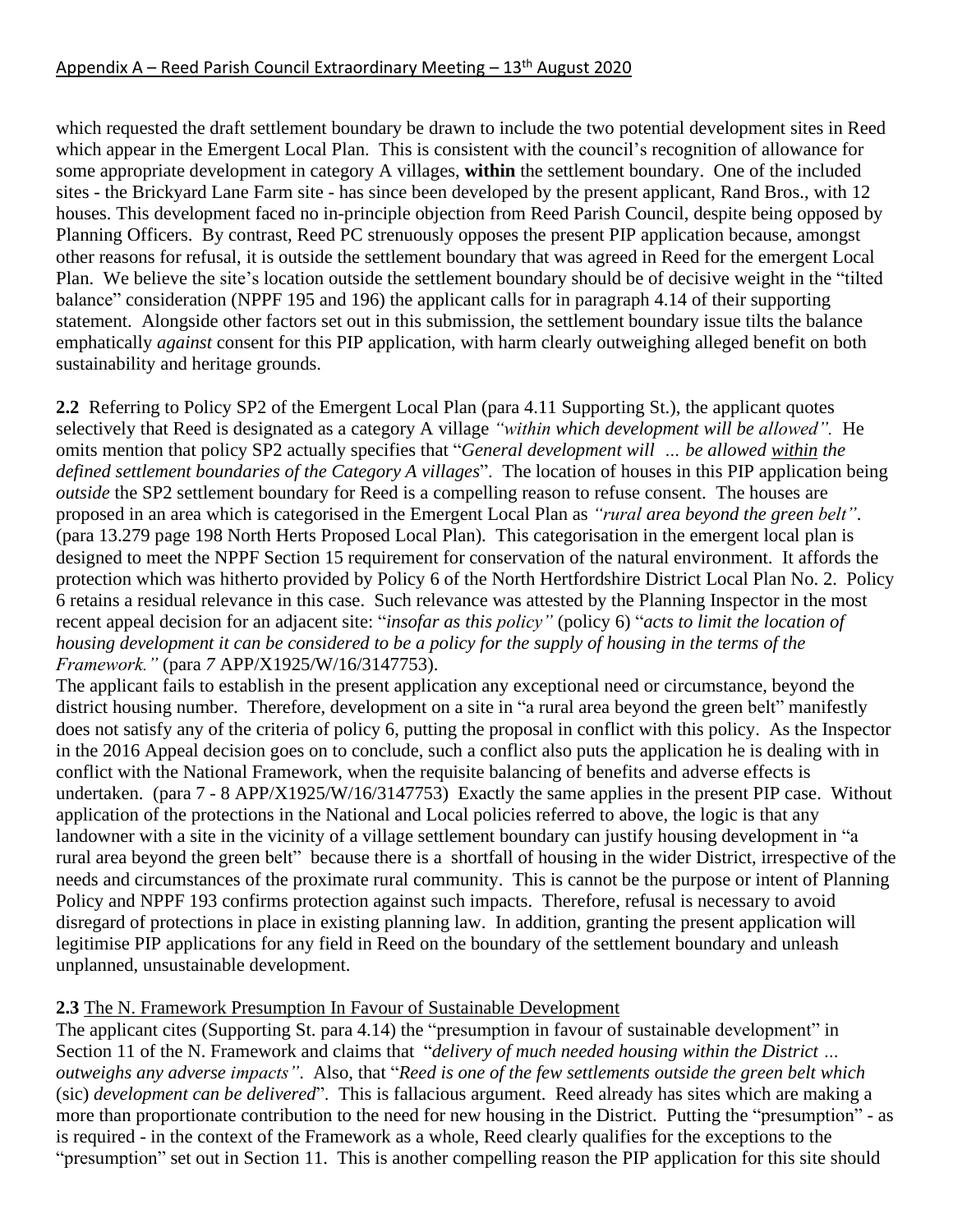be refused. Reed, as Category A village, is supporting two development sites which are large for a village of its size, one already developed and the other available. Reed is currently experiencing significant housing growth, with 14 new houses completed since 2018 (12 by the present applicant) and one more granted planning permission - an 11.5% rise in the village housing stock since 2016. This means the application is not "sustainable development" in NPPF terms. To emphasise a material point: it is evident Reed is making a more than proportionate contribution to District Housing need. It retains an available category 2 site (RD/r01) endorsed by Reed Parish Council and within the settlement boundary, which has potential for up to 22 houses, including some units of affordable housing (a need identified in the 2011 Reed Parish Plan). Therefore, the current PIP application cannot be justified as providing housing needed in this rural area. Far less does it confer benefit to outweigh "adverse effects" detailed in this submission . This means both exemptions (11d i and 11d ii) to the Framework "presumption in favour of … development" properly apply in this case.

### **2.4** Precedent and Consistency

The existence of alternative and better situated sites in Reed must be a material consideration in determining this application. So, too, should the fact that giving consent to this PIP will inexorably lead to housing development in several neighbouring fields on the north edge of Reed between Mill Corner Farm and Crow Lane, with landowners likely to exploit access to Jackson's Lane included in this application. This would be detrimental to the character and beauty of the countryside and result in a severe heritage loss, by transforming the wider landscape and swamping the evolved settlement pattern in Reed, contrary to provisions of the N.P.P.F and the Emergent Local Plan. It would also compound the safety problems associated with access identified at 3.3 below.

## **2.5** The Adjacent Reed House Site

Neighbouring areas referred to in 2.4 include a site immediately adjacent on the east, behind Reed House. This is a site which has seen four applications for housing, four refusals by the LPA and four appeals, all of which were dismissed - the most recent in August 2016 (APP/X1925/W/16/3147753). This is relevant and material in making a determination on this PIP application. Of relevance are the intrinsic reasons given by Planners and Inspectors for repeated refusal of applications on a site in the same area of Reed. Also relevant is the need for consistency in the Planning process, as acknowledged by the Inspector when he discussed consistency in the most recent appeal dismissal in August 2016 (paras 14&15 APP/X1925/W/16/3147753). In para. 15 the Inspector adduces a comparability test to differentiate the appeal site behind Reed House from the site at Brickyard Lane Farm where development permission had been granted (incidentally, to the same applicant as for this PIP and with the support of Reed Parish Council). This led the Inspector in 2016 to uphold the District Council's decision to refuse planning permission for the Reed House site. Amongst differentiating factors was that the Brickyard Lane Farm site was previously built on and contained derelict buildings whose removal would enhance the conservation area. By contrast, the present Rand Bros. application site is a virgin meadow with mature trees and shrubbery in a visually sensitive part of the conservation area, providing a valued "open aspect" opposite the school. Development on the site merits refusal for most of the reasons that applied to the adjacent Reed House site. The 2016 inspector notes *"consistency is important in decision making"* (para 15). We agree. Consistency and the integrity of the planning process is served by refusal of the present application, in line with refusals to adjacent site applications in 2004, 2011, 2014 and 2015.

#### **2.6** Prematurity

It is argued throughout this response that consent to this PIP is unjustified on locational, sustainability and heritage grounds. These are more than sufficient to justify refusal of the application. In addition, though, the application should fail on grounds of prematurity. It is not disputed by the applicant that the North Herts Emergent Local plan is "at an advanced stage but is not yet formally part of the development plan for the area (NPPF 49b). Completion of the Examination stage is currently stalled by the Coronavirus emergency - ground alone for refusal of this application at the present time. Indisputably, the Emergent Plan should have weight in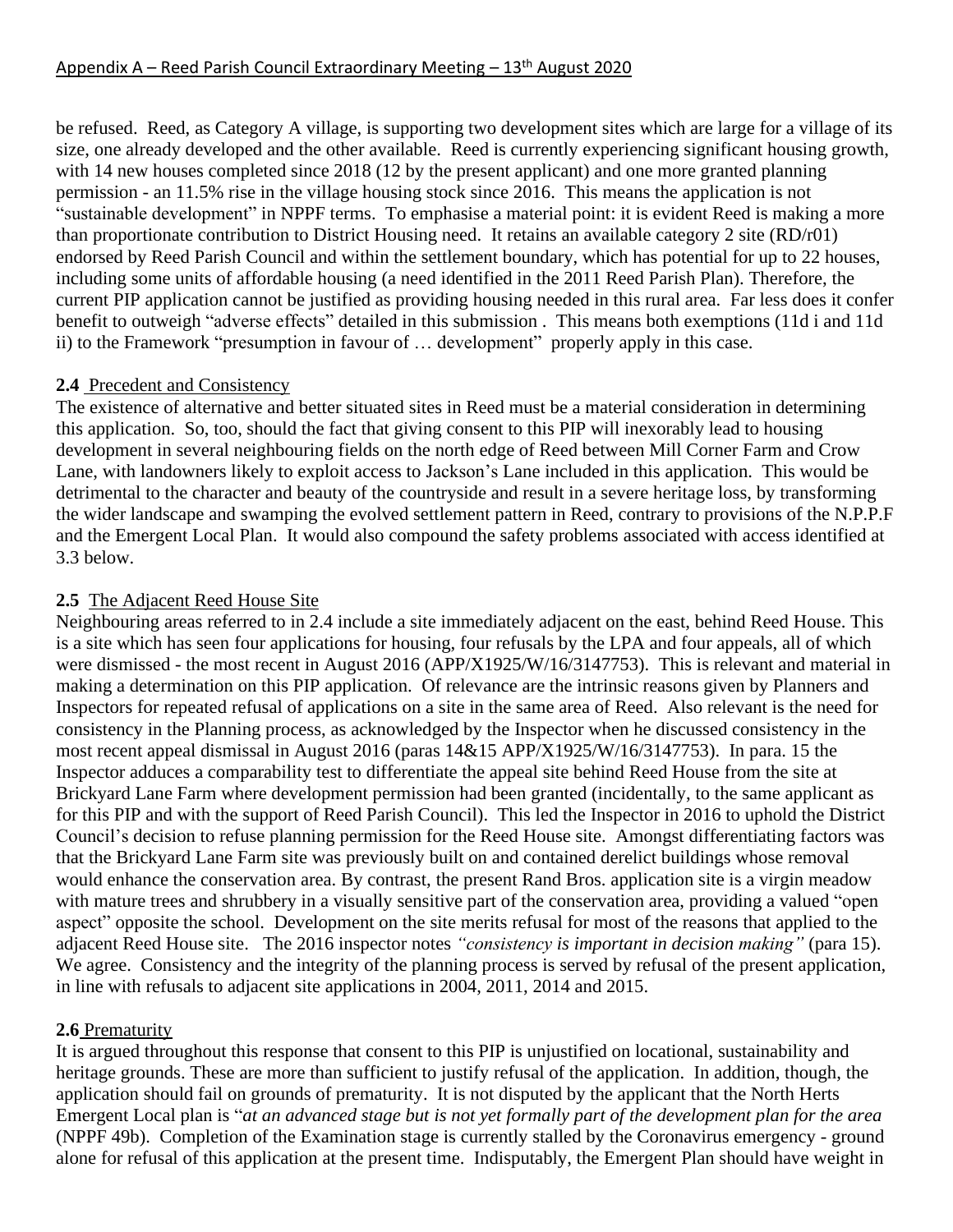making a decision in this case. Granting consent to the PIP application would make nonsense of the Plan's Settlement Boundary for Reed and would negate the consultation which led to its formulation. It would undercut the careful work and public consultation that went into identification of the two large sites in Reed judged appropriate for development and which appear in the Emergent Plan and supported by Reed Parish Council. In other words, consenting at this stage to development on a completely different site outside the proposed settlement boundary, would undermine the whole plan-making process. In this respect refusal of this application on prematurity grounds is compliant with the exceptional use of prematurity as a condition for refusal allowed by the NPPF:

*"Where planning permission is refused on grounds of prematurity, the local planning authority will need to indicate clearly how granting permission for the development concerned would prejudice the outcome of the plan-making process."* (49 a NPPF 2019)

For Policy SP2 the establishing of settlement boundaries and making site-allocation decisions for Category A villages through public consultation was an integral part of the plan making process. This PIP application seeks to bypass consulted-on aspects of the Emergent Local Plan and is therefore 'premature'. It should be refused as prejudicing "*the outcome of the plan making process"*. It is relevant, also, that Reed Parish Council has always acted with the LPA since 2009 in a timely and collaborative way to support formulation and implementation of the Local Plan. To grant this PIP in this location would be to pre-empt the Local Plan and negate the protections it is designed to afford to Reed as a Category A village, protections in line with provisions of the NPPF.

### **3. Objections Linked to Sustainability and Safety Issues**

#### **3.1** Sustainability and Transport

Reed has no shop and a limited bus service. It is irrefutable that the proposed PIP development would lead to an increase in private car use in Reed. This in turn requires (NPPF) a balancing of benefit and adverse effects to ensure any development is sustainable. Such balancing can properly be informed by the Planning Authority's rulings and the Inspectorate's Appeal decisions in respect of multiple applications for housing on a site immediately adjacent to the application site. Reed PC allows that there might be modest economic and social gain in adding up to seven more households to the village. However, any benefit is outweighed by adverse effects of development in the proposed location. The Inspector's judgement in 2016 in respect of the adjacent Reed House site assigned "*moderate weight*" to the possible economic benefit of the 13 houses proposed there. However, his conclusion bears quotation in full:

Set against this, I have found that the proposal would give rise to a significant reliance on private transport which would conflict with one of the core planning principles of paragraph 17 of the Framework. I attach significant weight to this. (and)... overall, the proposal would fail to fulfil the environmental role. In social terms, I find no meaningful evidence that the proposal would enhance or maintain the vitality of the rural community and therefore I am not satisfied that the proposal would fulfil the social role. (para 29 **APP/X1925/W/16/3147753 August 2016).** The Inspector's final determination is: *Bringing my conclusions together on the main issues, the adverse impacts of granting permission would significantly and demonstrably outweigh the benefits, when assessed against the policies in the Framework taken as a whole. (***para 30 APP/X1925/W/16/3147753***)*

**3.2** What is said here applies in full measure to the present PIP application. The NPPF social and economic dimensions in Reed are affected by 14 new houses since 2016, including 'The Kilns' site. Set against any benefit is the evident extra strain on infrastructure and utilities - freshwater supply, rainwater and foul water drainage and broadband. Also, significant increase in the use of private cars in Reed from recent development. The nine Kilns houses occupied to date supply a total of 20 private cars. The seven houses proposed for the PIP site can be expected to be akin to the high end, executive style, detached houses which make up most of Rand Bros. Kilns development and must be expected to be associated with comparable private car ownership (ie on average more than two per household). This means that the proposed development would be unsustainable and